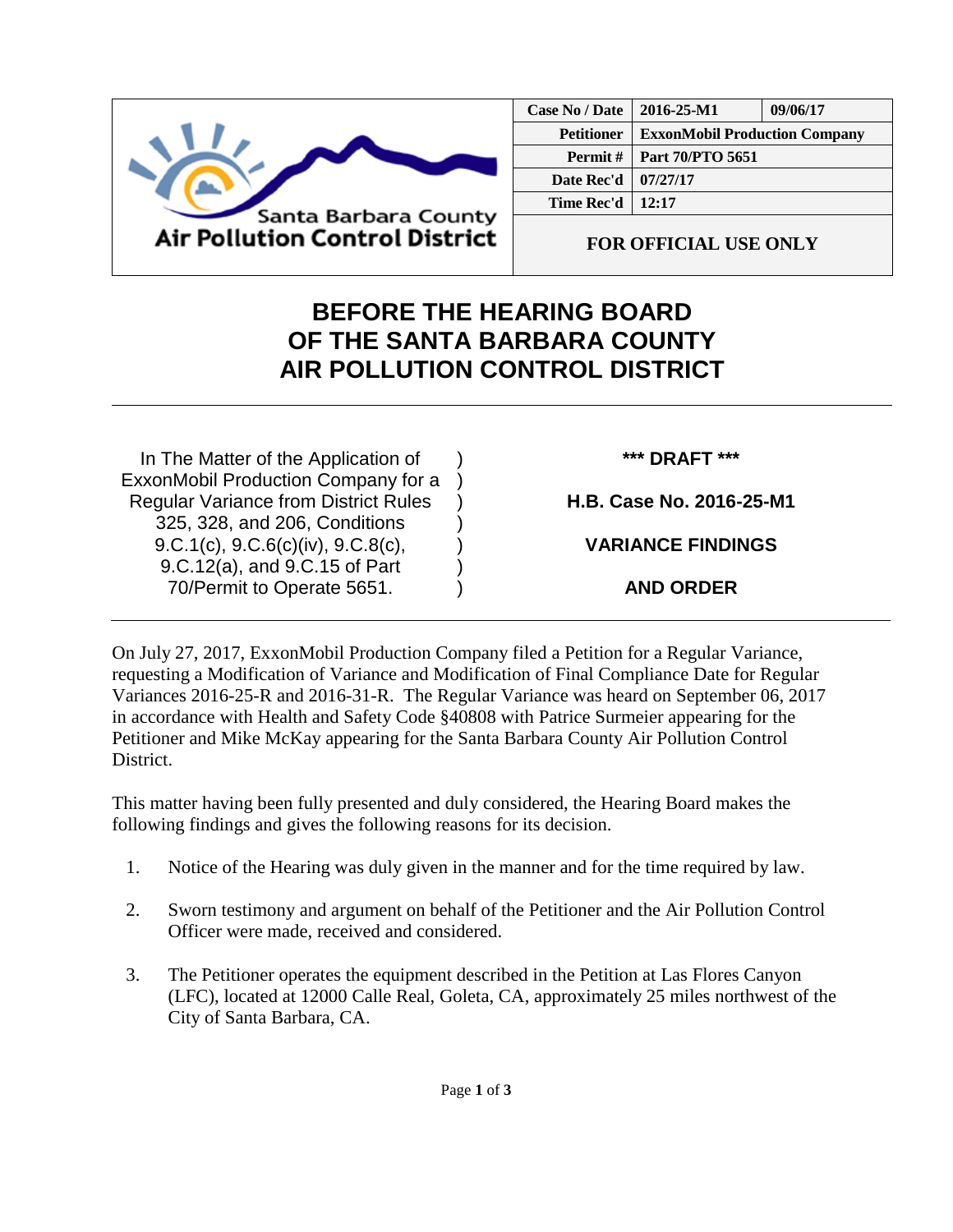| SANTA BARBARA COUNTY APCD    | $CASE: 2016-25-M1$ |
|------------------------------|--------------------|
| HEARING BOARD VARIANCE ORDER | DATE: 09/06/17     |

- 4. As a result of the Plains All American Pipeline Line 901 failure on May 19, 2015, ExxonMobil Production Company has shut down operations and facility equipment has been preserved to manage its integrity. This Variance provides continued relief from the requirements associated with monitoring, recordkeeping, and calibrating activities the Petitioner is currently receiving under Regular Variance Orders 2016-25-R, which provides relief from the below conditions through September 29, 2017 (or six months after the date the facility resumes processing platform gas, whichever occurs first) and 2016-31-R, which provides relief from the below conditions through December 31, 2017 (or 180 days after the date the facility resumes processing platform gas, whichever occurs first).
- 5. At this time, it is unclear when the restart of the Petitioners facility may occur. Per Health and Safety Code §42357, the Petitioner is requesting a Modification of Final Compliance Date for Variances 2016-25-R and 2016-31-R to extend coverage through September 29, 2019, or 180 days after the date the facility resumes platform gas processing, whichever occurs first. Per Health and Safety Code §42356, the Petitioner is also requesting Regular Variances 2016-25-R and 2016-31-R be incorporated into a single variance, effectively terminating 2016-25-R and 2016-31-R. There are no expected emissions related to the granting of the Petitioners request.
- 6. A nuisance as defined in District Rule 303 is not expected to occur as a result of this variance and continued operation is not likely to create an immediate threat or hazard to public health or safety.
- 7. Pursuant to Health and Safety Code §42357, it is found that "good cause" exists for the granting of Petitioner's request for a Modification of Variance and Modification of the Final Compliance Date set forth in 2016-25-R and 2016-31.
- 8. The District staff supports the Petition as conditioned below.

## **THEREFORE, THE HEARING BOARD ORDERS,** as follows:

That a Regular Variance be granted for the continued operation of the Las Flores Canyon Oil and Gas Plant in violation of District Rules 325, 328, and 206, Conditions 9.C.1(c), 9.C.6(c)(iv), 9.C.8(c), 9.C.12(a), and 9.C.15 of Part 70/Permit to Operate 5651 from September 30, 2017 through September 29, 2019, or 180 days after the date the facility resumes platform gas processing, whichever occurs first, with the following conditions:

1. Petitioner shall submit increments of progress to the Hearing Board and District on the first day of every calendar quarter after the effective date of the Regular Variance beginning January 01, 2018. The increments of progress report shall include: status of compliance, any corrective action taken to date, and the dates, times, volumes and actual emissions, if any, that occurred during the variance.